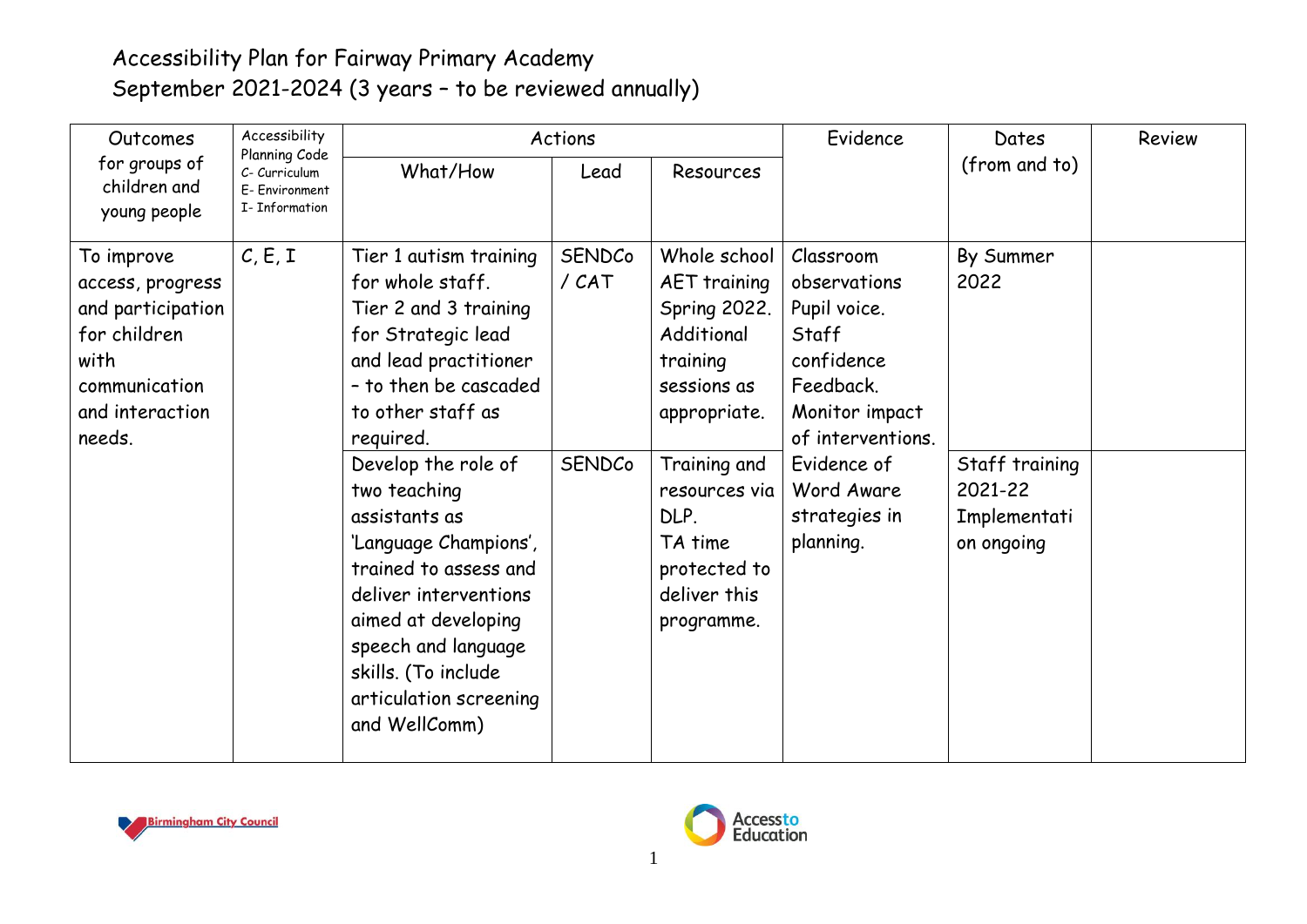|                                                                                                            |   | Develop use of 'Word<br>Aware' programme to<br>develop speech and<br>language skills.                       | <b>SENDCo</b> | Whole school<br>training.<br>Support<br>visits from<br>speech<br>therapist<br>employed by<br>DLP.           |                                                                                                                                      | Staff training<br>September<br>2021.<br>Ongoing<br>support from<br>speech<br>therapist<br>throughout<br>the year. |  |
|------------------------------------------------------------------------------------------------------------|---|-------------------------------------------------------------------------------------------------------------|---------------|-------------------------------------------------------------------------------------------------------------|--------------------------------------------------------------------------------------------------------------------------------------|-------------------------------------------------------------------------------------------------------------------|--|
| To improve<br>access, progress<br>and participation<br>for children<br>with sensory and<br>physical needs. | E | Review of classroom<br>furniture for<br>appropriateness of<br>size and accessibility.                       | HT            | External<br>advice<br>regarding<br>furniture<br>choices.<br>Cost of<br>replacing<br>classroom<br>furniture. | Environment<br>checklists.<br>Written advice/<br>recommendation<br>from OTs.<br>TA planning<br>sheets.<br>Feedback from<br>classroom | 2022-23                                                                                                           |  |
|                                                                                                            |   | Complete sensory<br>environmental audit<br>and develop an action<br>plan.                                   | SENDCo        | Environment<br>checklist.<br>Advice from<br>OT.                                                             | teachers<br>regarding impact<br>(referenced in<br>SEN reviews).                                                                      | 2021-22                                                                                                           |  |
|                                                                                                            |   | Develop use of<br>sensory circuits for<br>pupils who require<br>additional support<br>with self-regulation. | SENDCo        | Training for<br>TAs.                                                                                        |                                                                                                                                      | 2021-22                                                                                                           |  |



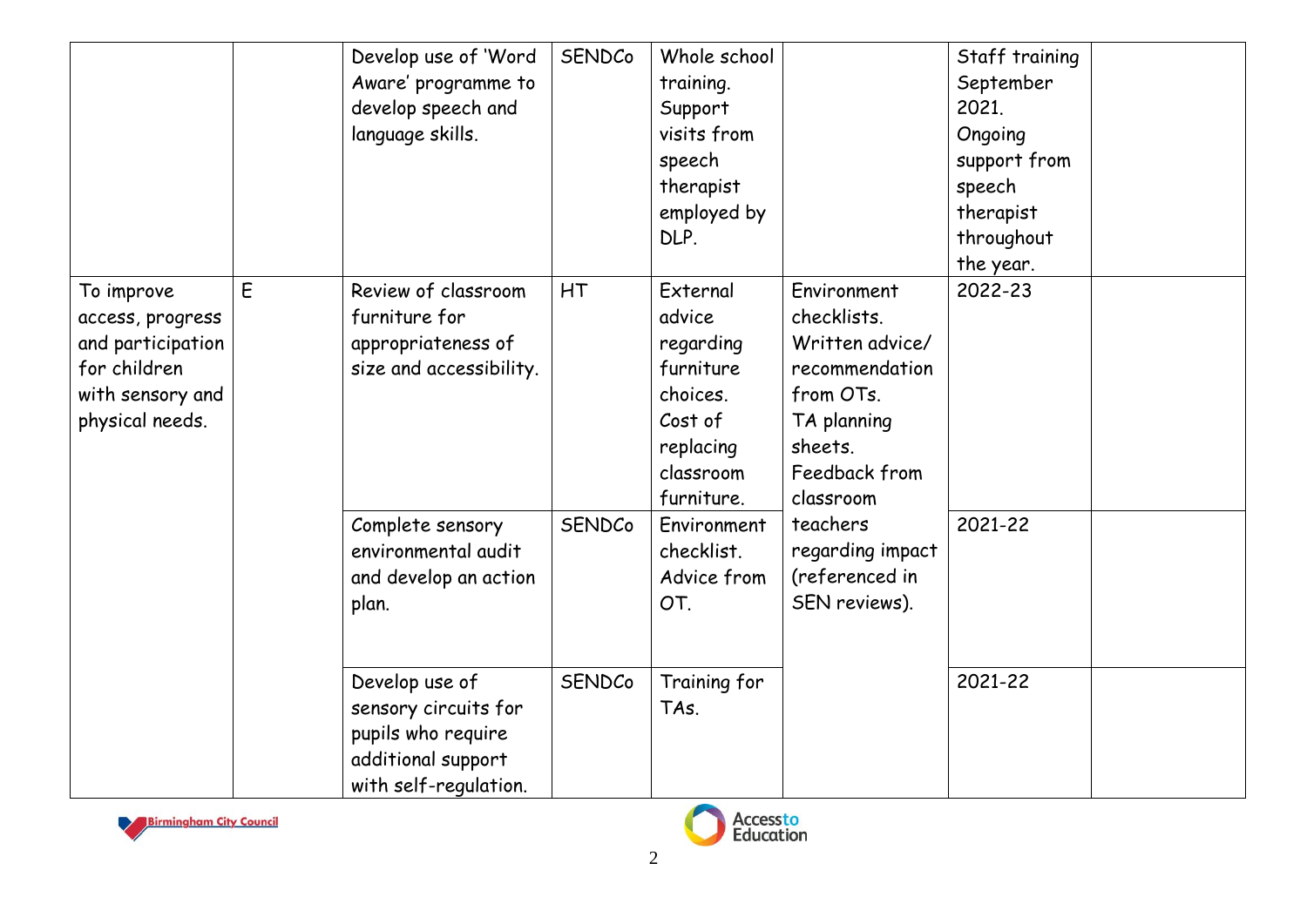| To improve<br>access, progress<br>and participation<br>for children<br>with cognition<br>and learning<br>needs.                  | C, E, I           | Staff to participate<br>in the 'Inclusive<br>Teacher Programme'.                                                                                                                        | <b>SENDCo</b>                      | Teachers<br>participate<br>in Trust<br>programme<br>to develop<br>inclusivity.                   | Pupil progress<br>data and<br>meetings - Class<br>teachers to<br>monitor progress<br>on Continuums<br>half termly.<br>Audit of staff<br>understanding/   | 2021 Ongoing     |
|----------------------------------------------------------------------------------------------------------------------------------|-------------------|-----------------------------------------------------------------------------------------------------------------------------------------------------------------------------------------|------------------------------------|--------------------------------------------------------------------------------------------------|----------------------------------------------------------------------------------------------------------------------------------------------------------|------------------|
|                                                                                                                                  |                   | To hold termly staff<br>meetings to ensure<br>that SEN plans are<br>embedded, and that<br>SEN toolkits are<br>being used<br>effectively to plan,<br>target set and<br>monitor progress. | <b>SENDCo</b><br>Class<br>teachers | Pupil Profiles<br>to be<br>updated<br>termly.<br><b>SENDCo</b><br>Time for<br>staff<br>meetings. | training needs<br>related to<br>dyslexia.<br>Book looks.<br>Learning walks.<br>Evidence from<br><b>Inclusive</b><br>teacher<br>programme.<br>TA training | 2021 Ongoing     |
| To improve<br>access, progress<br>and participation<br>for children<br>with social,<br>emotional, and<br>mental health<br>needs. | $\mathcal{C}_{0}$ | TIAAS - To develop<br>staff skills in<br>supporting children<br>who have experienced<br>trauma and who have<br>attachment needs.                                                        | <b>SENDCo</b>                      | Attendance<br>at<br>attachment<br>network<br>meetings.<br>Support<br>from EP<br>service.         | <b>TIAAS</b> action<br>plan.<br>Staff self-<br>evaluations.<br>Mental<br>Health/New<br><b>Starts Action</b><br>Plan.                                     | $2021$ - ongoing |



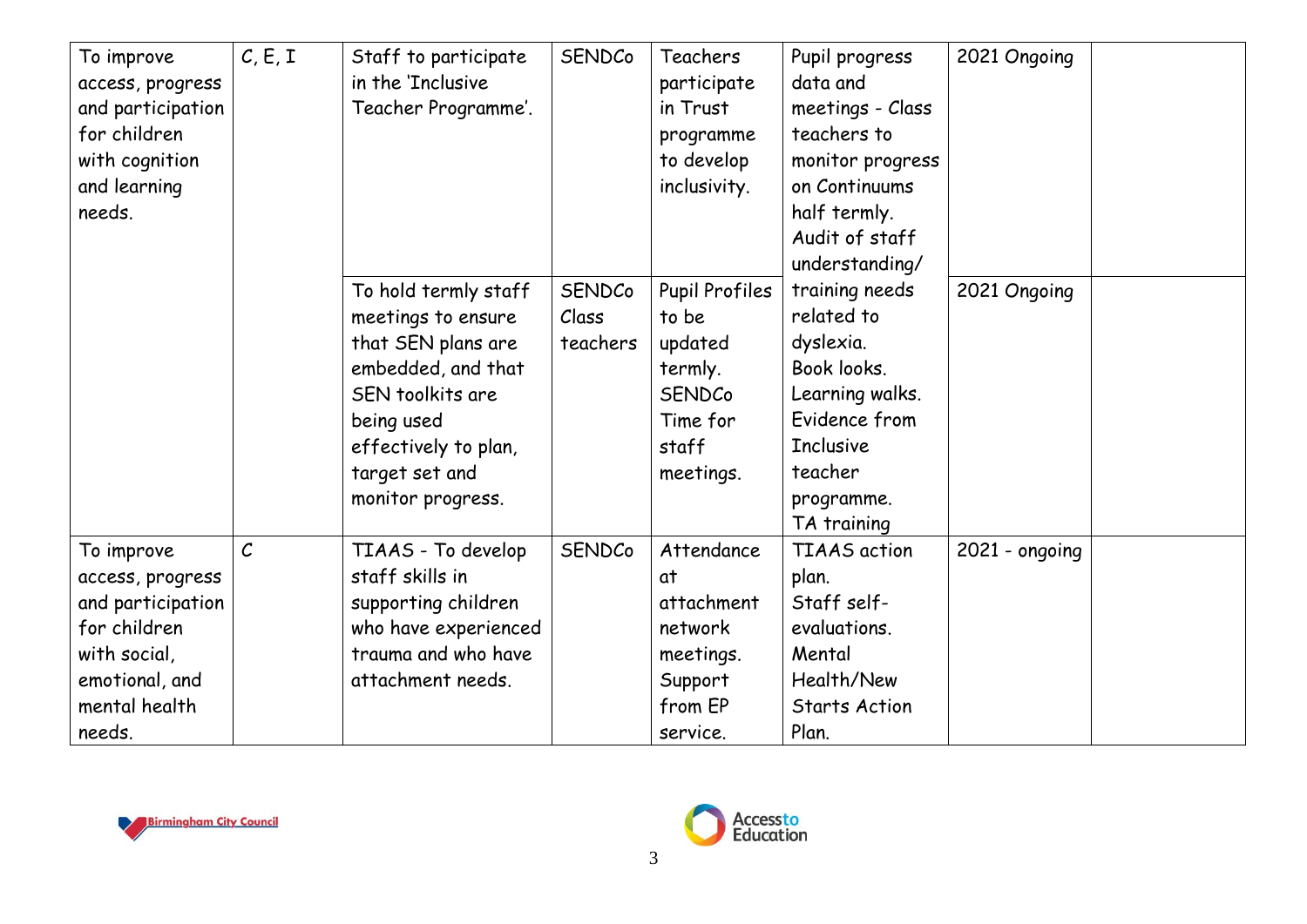|                                                                                      |   | Mental Health Lead<br>to participate in 'New<br>Starts' programme<br>and access the DfE<br>training for Senior<br>Mental Health Leads.                | SENDCo                       | DfE training<br>Support<br>from New<br>Starts in<br>developing<br>Action plans | Training and<br>resources<br>cascaded in<br>staff meetings.<br>Pyramids of<br>need set up and                                 | New Starts<br>$2021 - ongoing$<br>DfE training<br>Spring 2022<br>ongoing |
|--------------------------------------------------------------------------------------|---|-------------------------------------------------------------------------------------------------------------------------------------------------------|------------------------------|--------------------------------------------------------------------------------|-------------------------------------------------------------------------------------------------------------------------------|--------------------------------------------------------------------------|
|                                                                                      |   | To develop the role<br>of the ELSA to<br>support pupils with<br>emotional literacy.                                                                   | <b>SENDCo</b><br><b>ELSA</b> | Training and<br>supervision<br>for ELSA<br><b>ELSA</b><br>resources            | regularly<br>reviewed.<br>Concerns re<br>mental health<br>and emotional<br>wellbeing logged                                   | 2021 ongoing                                                             |
|                                                                                      | I | Develop a monitoring<br>system for mental<br>health.                                                                                                  | SENDCo                       | Staff<br>meeting time<br>to regularly<br>review<br>pyramids.                   | on Bromcom.<br>Referrals to<br>MHST made<br>regularly as<br>needed.                                                           | 2021 ongoing                                                             |
| To improve<br>access to the<br>site for children<br>and adults with<br>disabilities. | E | Mark the steps at the<br>front of the school<br>with yellow paint to<br>mark the edge of the<br>step to support<br>people with a sight<br>impairment. | Site<br>Manager              | Paint.<br>Site<br>Manager<br>time                                              | The edge of<br>each step will be<br>clearly marked.<br>The whole school<br>will be more<br>easily accessible<br>to wheelchair | By Summer<br>2022                                                        |